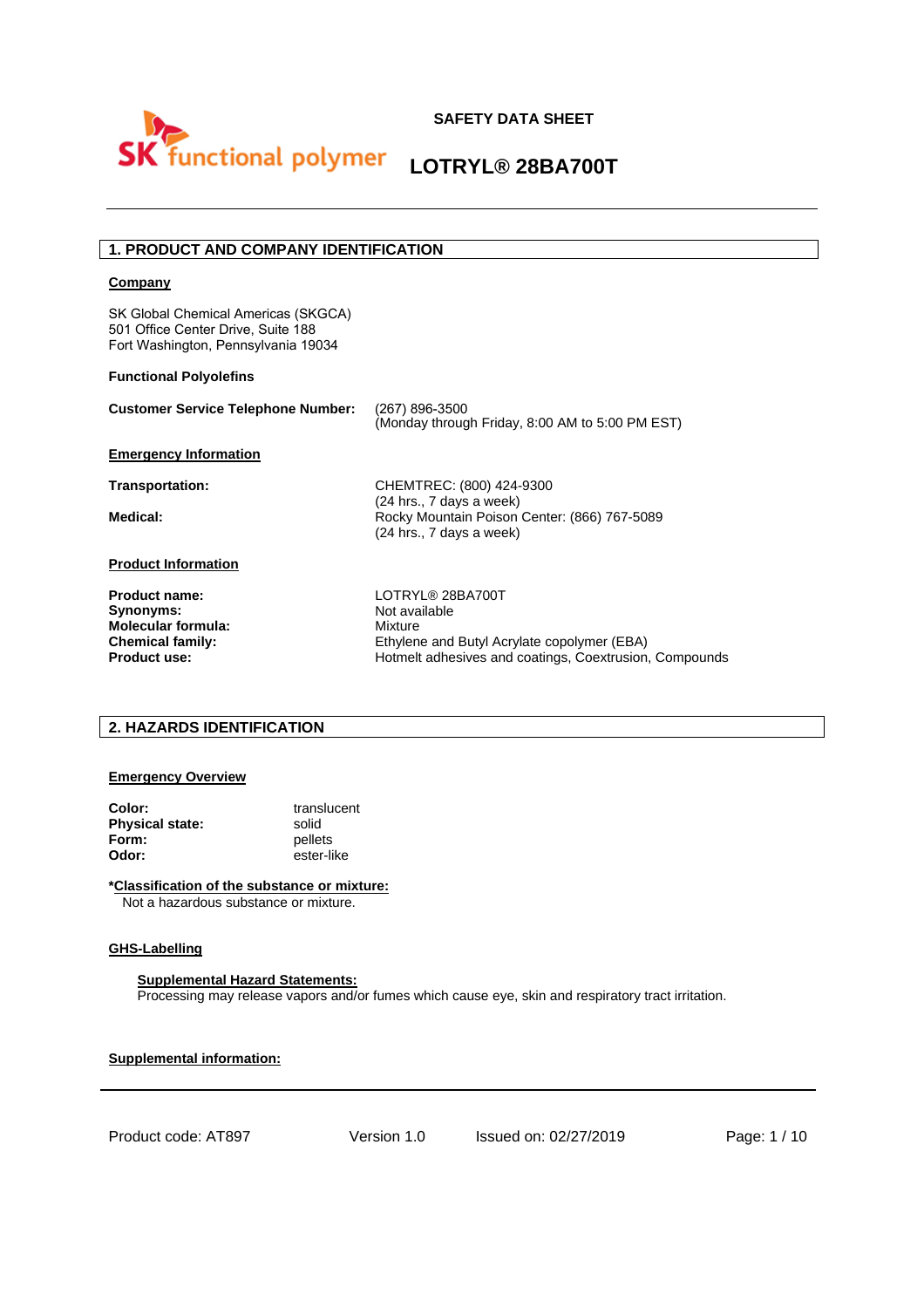



#### **Potential Health Effects:**

The product, in the form supplied, is not anticipated to produce significant adverse human health effects. Contains polymer(s). Effects due to processing releases or residual monomer: Irritating to eyes, respiratory system and skin.

Prolonged or repeated exposure may cause: headache, drowsiness, nausea, weakness.(severity of effects depends on extent of exposure) .

#### **Other:**

Handle in accordance with good industrial hygiene and safety practice. (pellets/granules) This product may release fume and/or vapor of variable composition depending on processing time and temperature.

#### **3. COMPOSITION/INFORMATION ON INGREDIENTS**

| <b>Chemical Name</b>                                  | CAS-No.    | Wt/Wt        | <b>GHS Classification**</b> |
|-------------------------------------------------------|------------|--------------|-----------------------------|
| 2-Propenoic acid, butyl ester, polymer<br>with ethene | 25750-84-9 | $\leq$ 100 % | Not classified              |

\*\*For the full text of the H-Statements mentioned in this Section, see Section 16.

#### **4. FIRST AID MEASURES**

#### **4.1. Description of necessary first-aid measures:**

#### **Inhalation:**

If inhaled, remove victim to fresh air.

#### **Skin:**

In case of contact, immediately flush skin with plenty of water. If molten polymer gets on the skin, cool rapidly with cold water. Do not peel solidified product off the skin. Obtain medical treatment for thermal burns. Remove material from clothing. Wash clothing before reuse. Thoroughly clean shoes before reuse.

#### **Eyes:**

Immediately flush eye(s) with plenty of water. Obtain medical treatment for thermal burns.

#### **Ingestion:**

If swallowed, DO NOT induce vomiting. Get medical attention. Never give anything by mouth to an unconscious person.

#### **4.2. Most important symptoms/effects, acute and delayed:**

Product code: AT897 Version 1.0 Issued on: 02/27/2019 Page: 2 / 10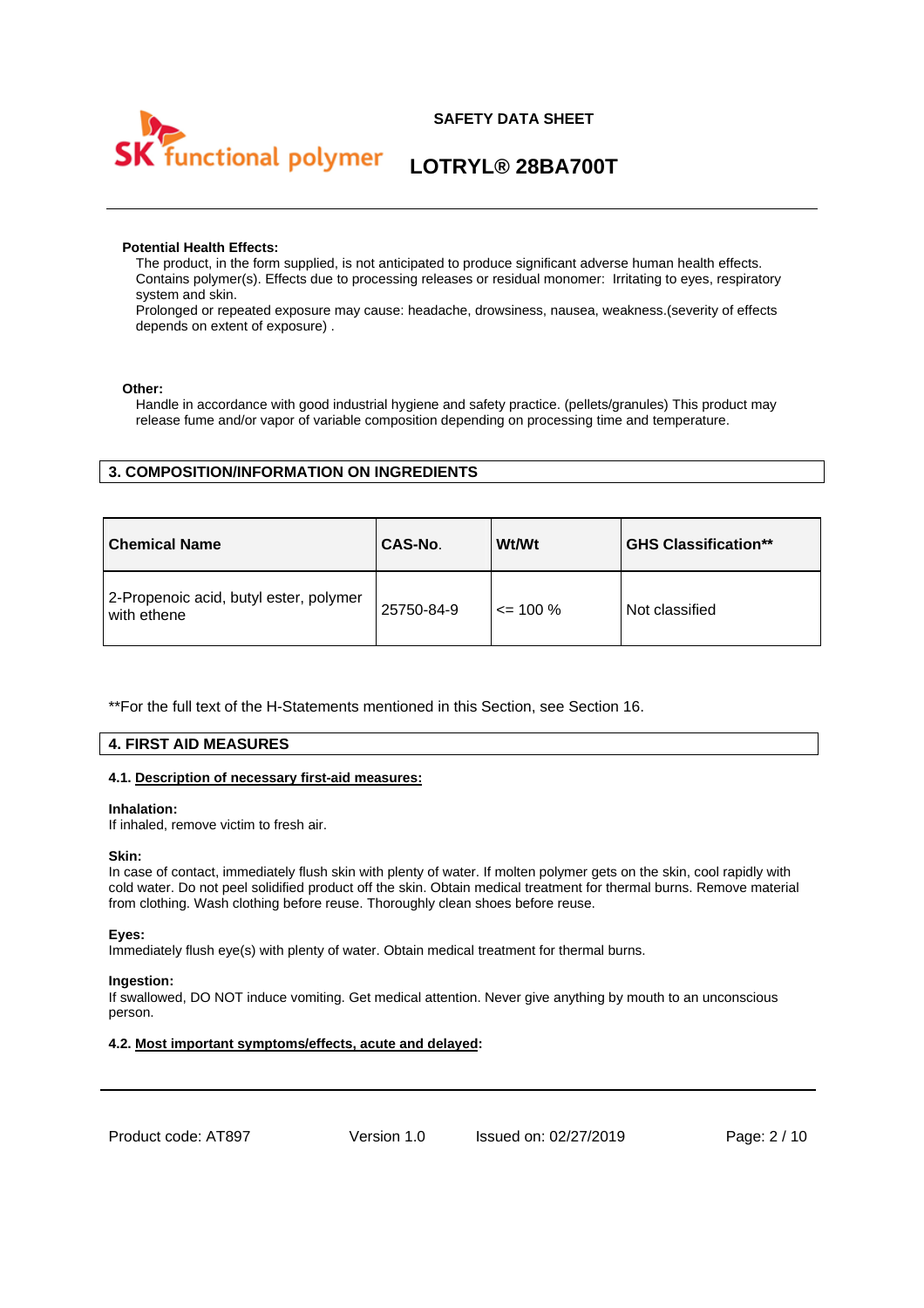



For most important symptoms and effects (acute and delayed), see Section 2 (Hazard Statements and Supplemental Information if applicable) and Section 11 (Toxicology Information) of this SDS.

#### **4.3. Indication of immediate medical attention and special treatment needed, if necessary:**

Unless otherwise noted in Notes to Physician, no specific treatment noted; treat symptomatically.

## **5. FIREFIGHTING MEASURES**

**Extinguishing media (suitable):** 

Water spray, Carbon dioxide (CO2), Foam, Dry chemical

#### **Protective equipment:**

Fire fighters and others who may be exposed to products of combustion should wear full fire fighting turn out gear (full Bunker Gear) and self-contained breathing apparatus (pressure demand / NIOSH approved or equivalent).

#### **Further firefighting advice:**

Fire fighting equipment should be thoroughly decontaminated after use.

#### **Fire and explosion hazards:**

When burned, the following hazardous products of combustion can occur: Carbon oxides Hazardous organic compounds

#### **6. ACCIDENTAL RELEASE MEASURES**

#### **Personal precautions, Emergency procedures, Methods and materials for containment/clean-up:**

Prevent further leakage or spillage if you can do so without risk. Ventilate the area. Sweep up and shovel into suitable properly labeled containers for prompt disposal. Possible fall hazard – floor may become slippery from leakage/spillage of product. Avoid dispersal of spilled material and runoff and contact with soil, waterways, drains and sewers. Consult a regulatory specialist to determine appropriate state or local reporting requirements, for assistance in waste characterization and/or hazardous waste disposal and other requirements listed in pertinent environmental permits.

#### **Protective equipment:**

Appropriate personal protective equipment is set forth in Section 8.

#### **7. HANDLING AND STORAGE**

#### **Handling**

#### **General information on handling:**

Avoid breathing dust.

Avoid breathing processing fumes or vapors. Handle in accordance with good industrial hygiene and safety practices. These practices include avoiding

unnecessary exposure and removal of material from eyes, skin, and clothing.

Product code: AT897 Version 1.0 Issued on: 02/27/2019 Page: 3 / 10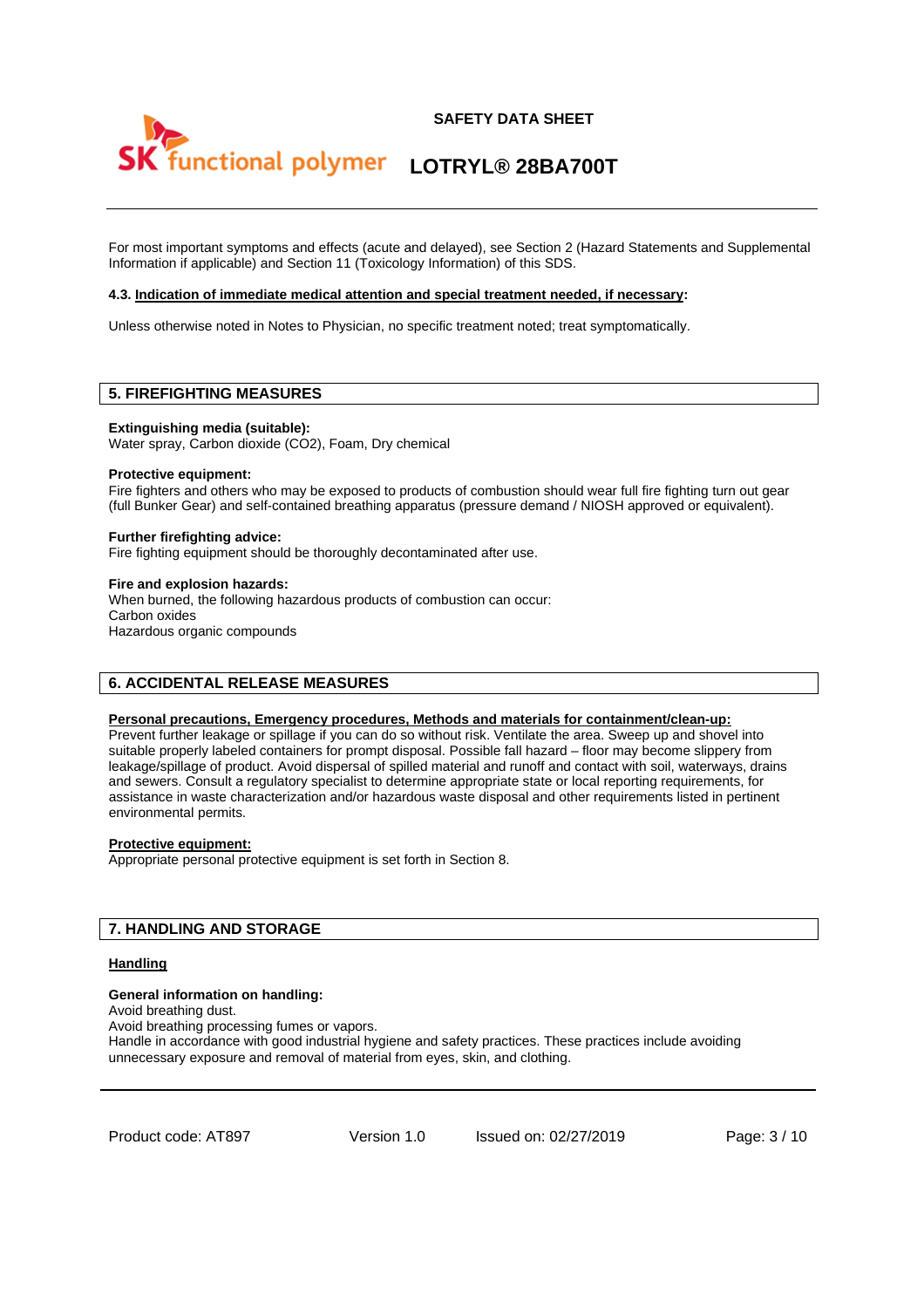

#### **Storage**

#### **General information on storage conditions:**

Keep in a dry, cool place. Store in closed containers, in a secure area to prevent container damage and subsequent spillage. Store away from moisture and heat to maintain the technical properties of the product.

#### **Storage stability – Remarks:**

Stable under recommended storage conditions.

#### **Storage incompatibility – General:** None known.

#### **Temperature tolerance – Do not store above:**

86 °F (30 °C)

#### **8. EXPOSURE CONTROLS/PERSONAL PROTECTION**

#### **Airborne Exposure Guidelines:**

#### **Particles Not Otherwise Specified / Nuisance Dust (Proprietary)**

US. ACGIH Threshold Limit Values

| Form:<br>Time weighted average<br>Form:<br>Time weighted average  | Inhalable particles.<br>$10 \text{ mg/m}$<br>$3$ mg/m $3$ | Respirable particles.                                                 |              |
|-------------------------------------------------------------------|-----------------------------------------------------------|-----------------------------------------------------------------------|--------------|
| US. OSHA Table Z-1 Limits for Air Contaminants (29 CFR 1910.1000) |                                                           |                                                                       |              |
| Form:<br>PEL:                                                     | $5 \text{ mg/m}$ 3                                        | Respirable fraction.                                                  |              |
| US. OSHA Table Z-1 Limits for Air Contaminants (29 CFR 1910.1000) |                                                           |                                                                       |              |
| Form:<br>PEL:                                                     | <b>Total dust</b><br>15 mg/m3                             |                                                                       |              |
| US. OSHA Table Z-3 (29 CFR 1910.1000)                             |                                                           |                                                                       |              |
| Form:<br>Time weighted average                                    |                                                           | Respirable fraction.<br>15millions of particles per cubic foot of air |              |
| US. OSHA Table Z-3 (29 CFR 1910.1000)                             |                                                           |                                                                       |              |
| Form:<br>Time weighted average                                    | <b>Total dust</b>                                         | 50 millions of particles per cubic foot of air                        |              |
| US. OSHA Table Z-3 (29 CFR 1910.1000)                             |                                                           |                                                                       |              |
| Form:                                                             |                                                           | Respirable fraction.                                                  |              |
| Product code: AT897                                               | Version 1.0                                               | Issued on: 02/27/2019                                                 | Page: 4 / 10 |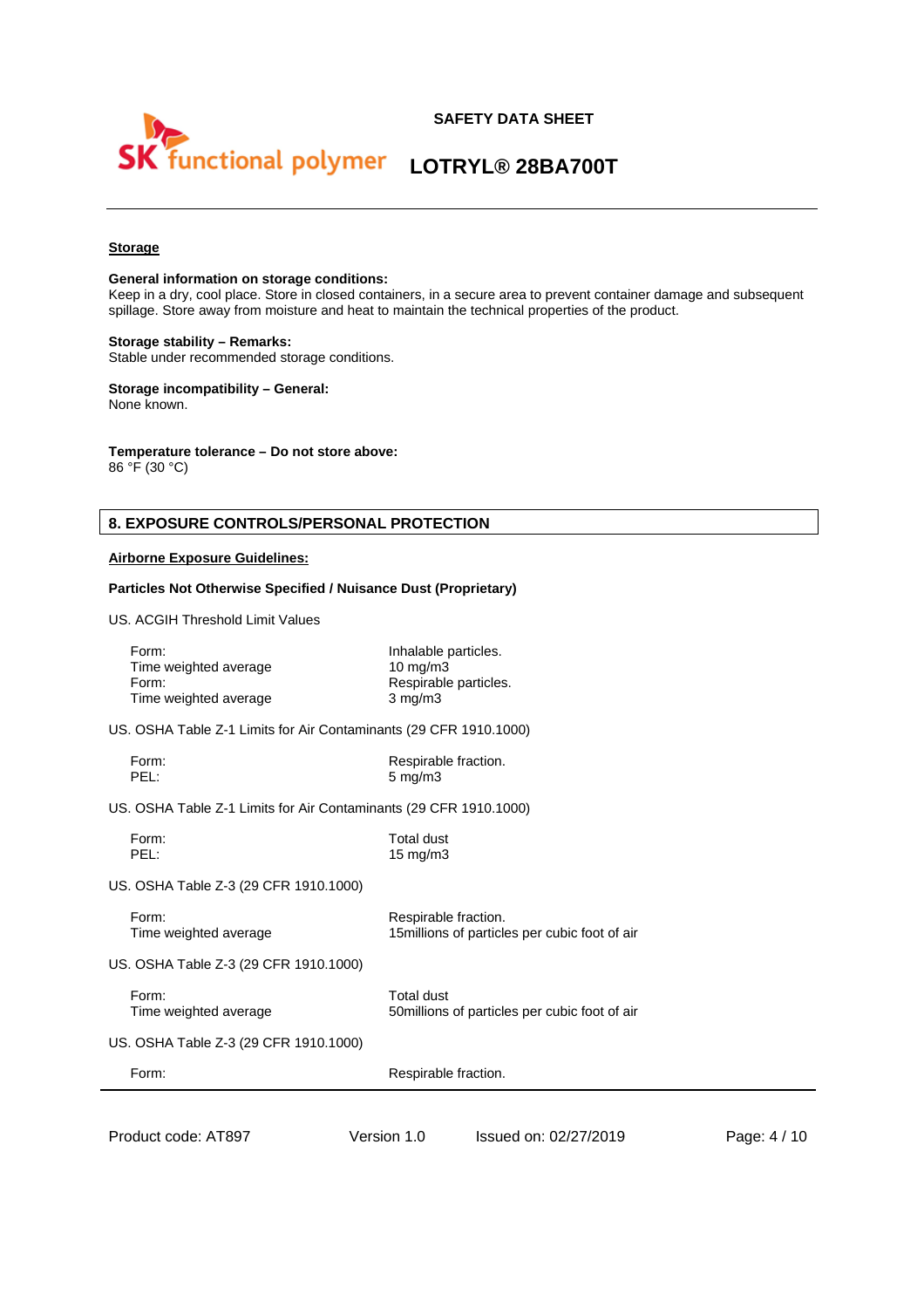

Time weighted average 5 mg/m3

#### US. OSHA Table Z-3 (29 CFR 1910.1000)

Form: Total dust Time weighted average 15 mg/m3

Only those components with exposure limits are printed in this section. Limits with skin contact designation above have skin contact effect. Air sampling alone is insufficient to accurately quantitate exposure. Measures to prevent significant cutaneous absorption may be required. Limits with a sensitizer designation above mean that exposure to this material may cause allergic reactions.

#### **Engineering controls:**

Investigate engineering techniques to reduce exposures below airborne exposure limits or to otherwise reduce exposures. Provide ventilation if necessary to minimize exposures or to control exposure levels to below airborne exposure limits (if applicable see above).If practical, use local mechanical exhaust ventilation at sources of air contamination such as open process equipment.

#### **Respiratory protection:**

Avoid breathing dust. Avoid breathing processing fumes or vapors. Where airborne exposure is likely or airborne exposure limits are exceeded (if applicable, see above), use NIOSH approved respiratory protection equipment appropriate to the material and/or its components and substances released during processing. Consult respirator manufacturer to determine appropriate type equipment for a given application. Observe respirator use limitations specified by NIOSH or the manufacturer. For emergency and other conditions where there may be a potential for significant exposure or where exposure limit may be significantly exceeded, use an approved full face positive-pressure, self-contained breathing apparatus or positive-pressure airline with auxiliary self-contained air supply. Respiratory protection programs must comply with 29 CFR § 1910.134.

#### **Skin protection:**

Processing of this product releases vapors or fumes which may cause skin irritation. Minimize skin contamination by following good industrial hygiene practice. Wearing protective gloves is recommended. Wash hands and contaminated skin thoroughly after contact with processing fumes or vapors. Wash thoroughly after handling.

#### **Eye protection:**

Use good industrial practice to avoid eye contact. Processing of this product releases vapors or fumes which may cause eye irritation. Where eye contact may be likely, wear chemical goggles and have eye flushing equipment available.

#### **9. PHYSICAL AND CHEMICAL PROPERTIES**

**Color:** translucent

Product code: AT897 Version 1.0 Issued on: 02/27/2019 Page: 5 / 10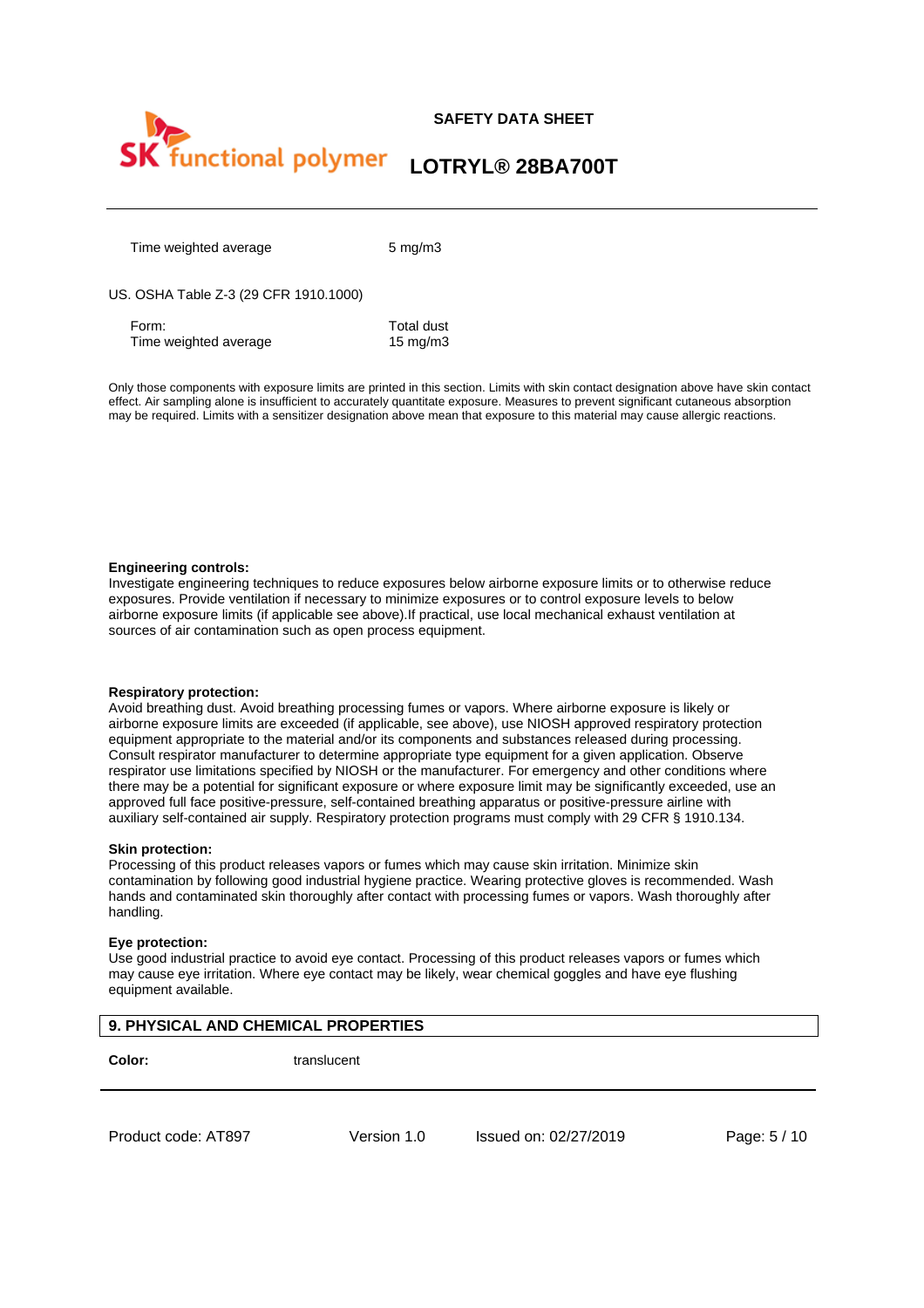# **Functional polymer** LOTRYL® 28BA700T

| <b>Physical state:</b>                         | solid                                             |
|------------------------------------------------|---------------------------------------------------|
| Form:                                          | pellets                                           |
| Odor:                                          | ester-like                                        |
| <b>Odor threshold:</b>                         | No data available                                 |
| <b>Flash point</b>                             | Not applicable                                    |
| <b>Auto-ignition</b><br>temperature:           | No data available.                                |
| Lower flammable limit<br>$(LFL)$ :             | No data available                                 |
| <b>Upper flammable limit</b><br>(UFL):         | No data available                                 |
| pH:                                            | Not applicable                                    |
| Density:                                       | 0.92 - 0.98 g/cm3 (68 °F (20 °C))                 |
| <b>Specific Gravity (Relative</b><br>density): | 0.92 - 0.98 73 °F 23 °C Water=1 (liquid)          |
| <b>Bulk density:</b>                           | approximately 500 kg/m3 68 °F (20 °C)             |
| <b>Boiling point/boiling</b><br>range:         | Not applicable                                    |
| Melting point/range:                           | 185 - 239 °F (85 - 115 °C)                        |
| <b>Freezing point:</b>                         | No data available.                                |
| <b>Evaporation rate:</b>                       | No data available                                 |
| Solubility in water:                           | 68 °F (20 °C) insoluble                           |
| Viscosity, dynamic:                            | Not applicable                                    |
| Oil/water partition<br>coefficient:            | (No data available)                               |
| <b>Thermal decomposition:</b>                  | > 662 °F (> 350 °C) approximately                 |
| <b>Flammability:</b>                           | See GHS Classification in Section 2 if applicable |
| <b>10. STABILITY AND REACTIVITY</b>            |                                                   |

Product code: AT897 Version 1.0 Issued on: 02/27/2019 Page: 6 / 10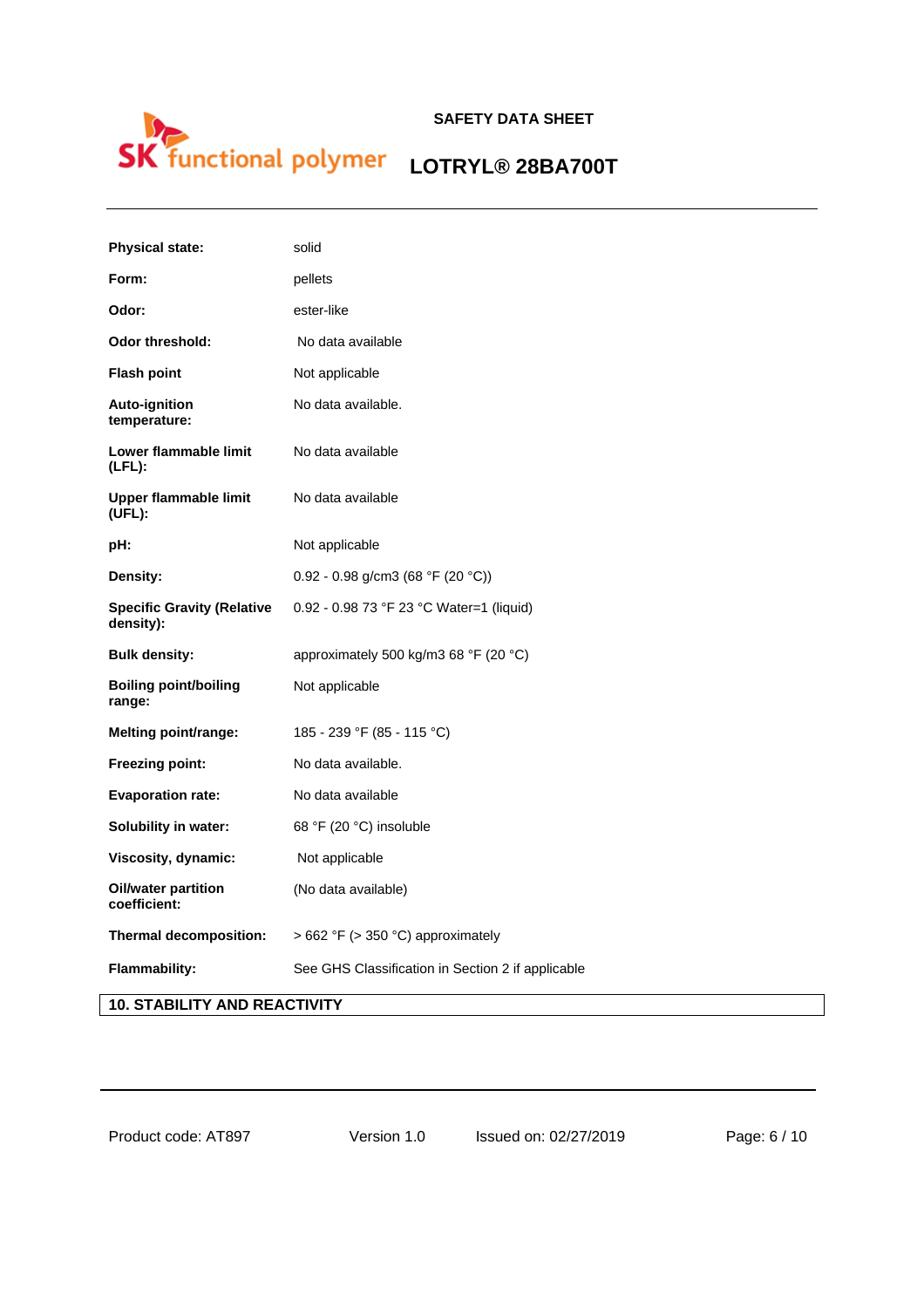

# **LOTRYL® 28BA700T**

#### **Stability:**

The product is stable under normal handling and storage conditions.

#### **Hazardous reactions:**

Hazardous polymerisation may occur.

#### **Materials to avoid:**  None known.

#### **Conditions / hazards to avoid:**

Avoid storing in moist and warm conditions. (to maintain the technical properties of the product). See Hazardous Decomposition Products below.

#### **Hazardous decomposition products:**

Thermal decomposition giving toxic, flammable, and / or corrosive products: Carbon oxides Acrylates **Methacrylates** Hazardous organic compounds

#### **11. TOXICOLOGICAL INFORMATION**

Data on this material and/or its components are summarized below.

#### **Data for 2-Propenoic acid, butyl ester, polymer with ethene (25750-84-9)**

#### **Other information**

The information presented is from representative materials in this chemical class. The results may vary depending on the test substance. Effects due to processing releases or residual monomer: Possible cross sensitization with other acrylates and methacrylates

#### **12. ECOLOGICAL INFORMATION**

#### **Chemical Fate and Pathway**

No data are available.

#### **Ecotoxicology**

No data are available.

#### **13. DISPOSAL CONSIDERATIONS**

#### **Waste disposal:**

Where possible recycling is preferred to disposal or incineration. If recycling is not an option, incinerate or dispose of in accordance with federal, state, and local regulations. Pigmented, filled and/or solvent laden product may require special disposal practices in accordance with federal, state and local regulations. Consult a regulatory specialist to determine appropriate state or local reporting requirements, for assistance in waste characterization and/or hazardous waste disposal and other requirements listed in pertinent environmental permits. Note: Chemical additions to, processing of, or otherwise altering this material may make this waste management information incomplete, inaccurate, or otherwise inappropriate. Furthermore, state and local waste disposal requirements may be more restrictive or otherwise different from federal laws and regulations.

Product code: AT897 Version 1.0 Issued on: 02/27/2019 Page: 7/10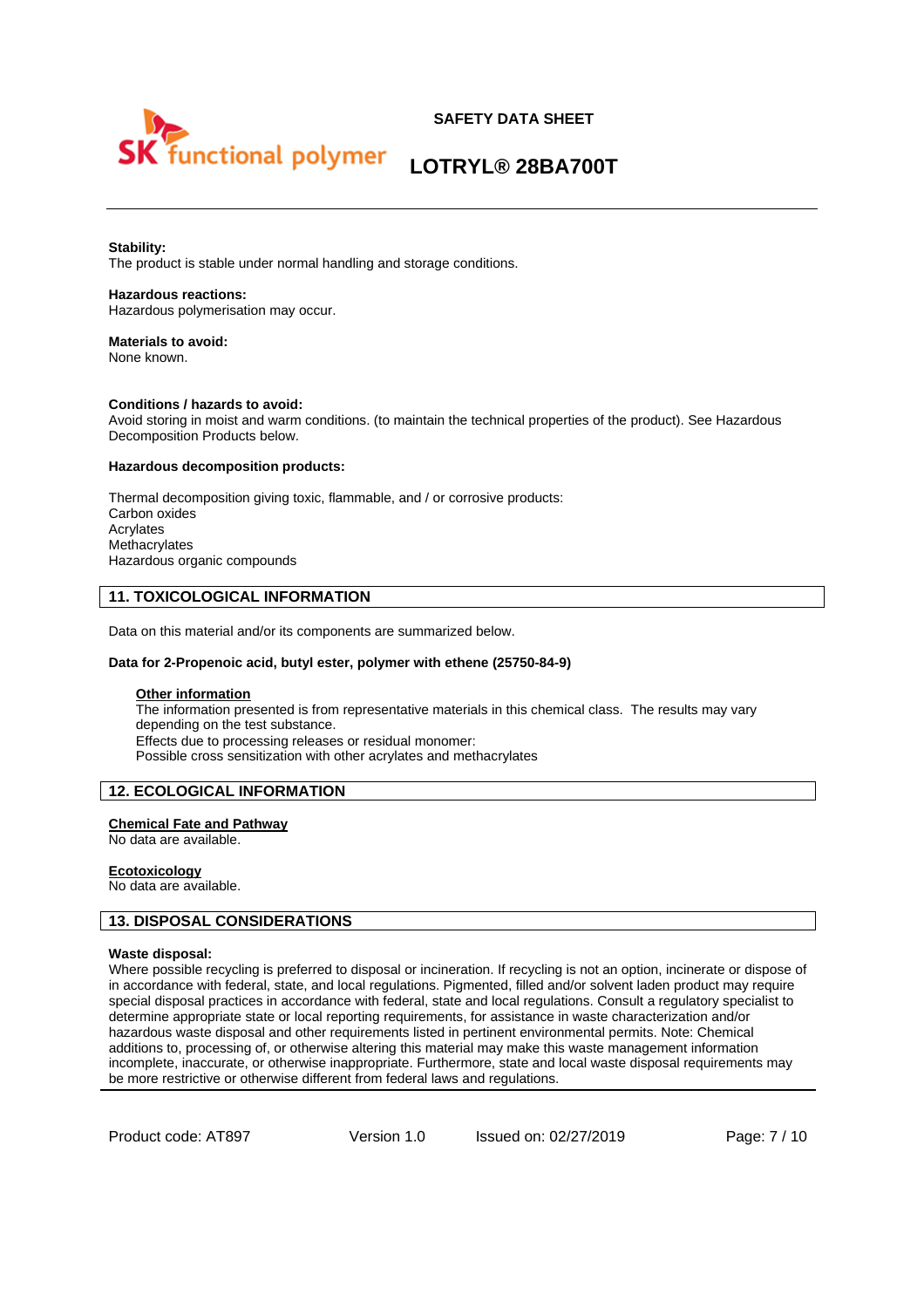

#### **14. TRANSPORT INFORMATION**

**US Department of Transportation (DOT):** not regulated

#### **International Maritime Dangerous Goods Code (IMDG):** not regulated

#### **15. REGULATORY INFORMATION**

#### **Chemical Inventory Status**

| US. Toxic Substances Control Act                                      | TSCA       | The components of this product are all on<br>the TSCA Inventory. |
|-----------------------------------------------------------------------|------------|------------------------------------------------------------------|
| Canadian Domestic Substances List (DSL)                               | DSL        | All components of this product are on the<br>Canadian DSL        |
| China. Inventory of Existing Chemical Substances in<br>China (IECSC)  | IECSC (CN) | Conforms to                                                      |
| Japan. ENCS - Existing and New Chemical<br>Substances Inventory       | ENCS (JP)  | Conforms to                                                      |
| Japan. ISHL - Inventory of Chemical Substances                        | ISHL (JP)  | Conforms to                                                      |
| Korea. Korean Existing Chemicals Inventory (KECI)                     | KECI (KR)  | Conforms to                                                      |
| Philippines Inventory of Chemicals and Chemical<br>Substances (PICCS) | PICCS (PH) | Conforms to                                                      |
| Australia Inventory of Chemical Substances (AICS)                     | AICS       | Conforms to                                                      |

#### **United States – Federal Regulations**

#### **SARA Title III – Section 302 Extremely Hazardous Chemicals:**

The components in this product are either not SARA Section 302 regulated or regulated but present in negligible concentrations.

#### **SARA Title III - Section 311/312 Hazard Categories:**

No SARA Hazards

#### **SARA Title III – Section 313 Toxic Chemicals:**

This material does not contain any chemical components with known CAS numbers that exceed the threshold (De Minimis) reporting levels established by SARA Title III, Section 313.

#### **Comprehensive Environmental Response, Compensation, and Liability Act (CERCLA) - Reportable Quantity (RQ):**

The components in this product are either not CERCLA regulated, regulated but present in negligible concentrations, or regulated with no assigned reportable quantity.

Product code: AT897 Version 1.0 Issued on: 02/27/2019 Page: 8 / 10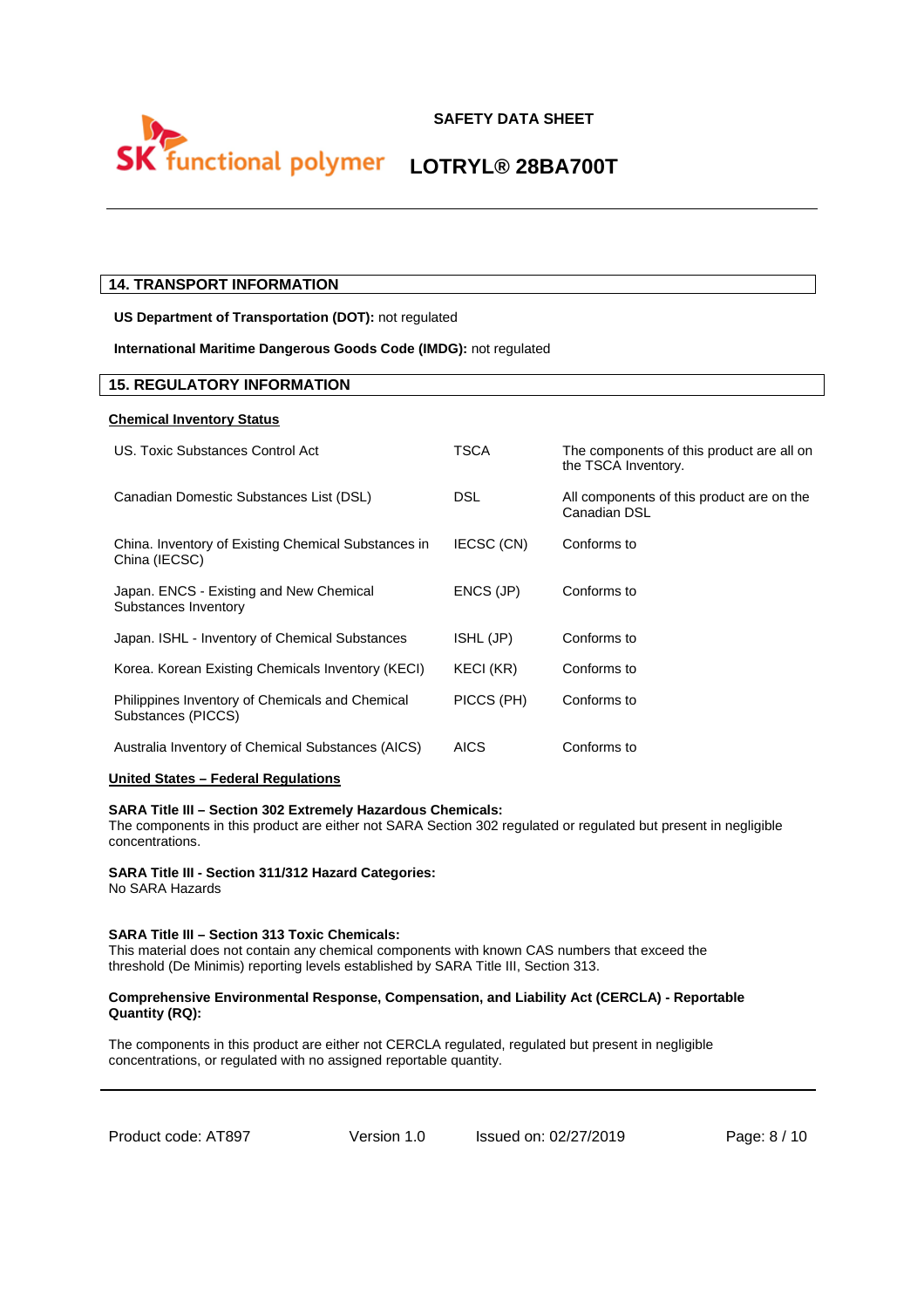

# **LOTRYL® 28BA700T**

#### **United States – State Regulations**

#### **New Jersey Right to Know**

No components are subject to the New Jersey Right to Know Act.

#### **Pennsylvania Right to Know**

| Chemical name                                      | CAS-No.    |
|----------------------------------------------------|------------|
| 2-Propenoic acid, butyl ester, polymer with ethene | 25750-84-9 |
| 2-Propenoic acid, butyl ester                      | 141-32-2   |

#### **Pennsylvania Right to Know – Environmentally Hazardous Substance(s)**

| Chemical name                 | CAS-No.  |
|-------------------------------|----------|
| 2-Propenoic acid, butyl ester | 141-32-2 |

#### **California Prop. 65**

This product does not contain any chemicals known to the State of California to cause cancer, birth defects, or any other reproductive defects.

#### **16. OTHER INFORMATION**

Latest Revision(s):

| Reference number: | 200017325  |
|-------------------|------------|
| Date of Revision: | 02/27/2019 |
| Date Printed:     | 02/27/2019 |

The statements, technical information and recommendations contained herein are believed to be accurate as of the date hereof. Since the conditions and methods of use of the product and of the information referred to herein are beyond our control, SKGCA expressly disclaims any and all liability as to any results obtained or arising from any use of the product reliance on such information; NO WARRANT OF FIRNESS FOR ANY PARTICULAR PURPOSE, WARRANTY OF MERCHANTABILITY OR ANY OTHER WARRANTY, EXPRESSED OR IMPLIED IS MADE CONCERNING THE GOODS DESCIRBED OR THE INFORMATION PROVIDED HERIN. The information provided herein relates only to the specific product designated and may not be applicable when such product is used in combination with other materials or in any process. The user should thoroughly test any application before commercialization. Nothing contained herein constitutes a license to practice under any patent, it should not be construed as an inducement to infringe any patent, and the user is advised to take appropriate steps to be sure that any proposed use of the product will not result in patent infringement. See SDS for Health & Safety Considerations.

Product code: AT897 Version 1.0 Issued on: 02/27/2019 Page: 9 / 10